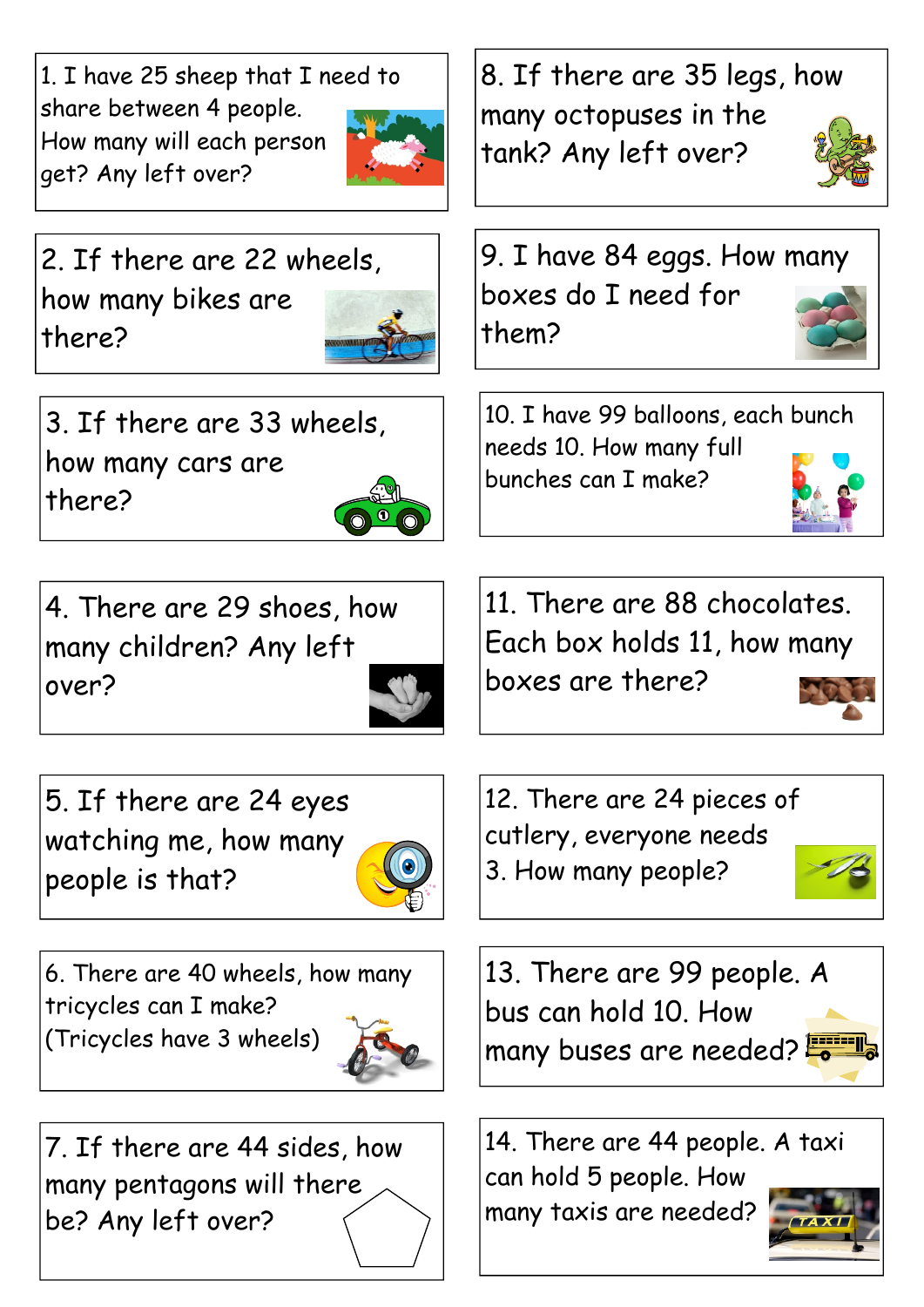1. I have 15 sheep that I need to share between 4 people. How many will each person get? Any left over?



2. If there are 12 wheels, how many bikes are there?



3. If there are 23 wheels, how many cars are there?



4. There are 19 shoes, how many children? Any left over?



5. If there are 14 eyes watching me, how many people is that?



6. There are 20 wheels, how many tricycles can I make? (Tricycles have 3 wheels)



7. If there are 24 sides, how many pentagons will there be? Any left over?

8. If there are 35 legs, how many octopuses in the tank? Any left over?



9. I have 84 eggs. Each box holds 10. How many boxes do I need for them?

10. I have 99 balloons, each bunch needs 10. How many full bunches can I make?



11. There are 44 chocolates. Each box holds 11, how many boxes are there?



12. There are 14 pieces of cutlery, everyone needs 3. How many people?





14. There are 24 people. A taxi can hold 5 people. How many taxis are needed?